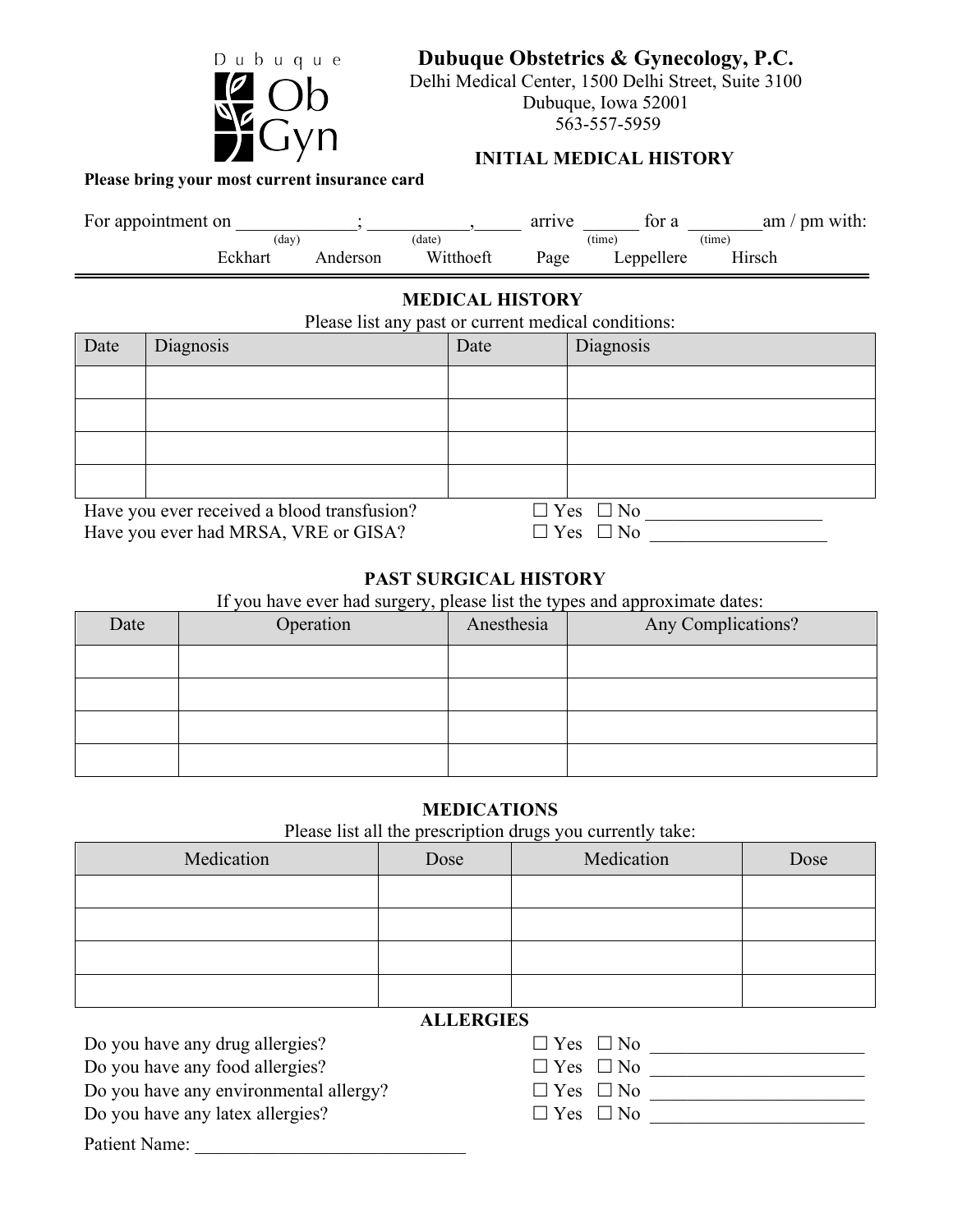# **FAMILY MEDICAL HISTORY**

| Adopted                  | $\Box$ Yes $\Box$ No | Family History Available $\Box$ Yes $\Box$ No |
|--------------------------|----------------------|-----------------------------------------------|
| Anesthetic Complications | $\Box$ Yes $\Box$ No | Relationship:                                 |
| <b>Breast Cancer</b>     | $\Box$ Yes $\Box$ No | Relationship:                                 |
| <b>Heart Disease</b>     | $\Box$ Yes $\Box$ No | Relationship:                                 |
| Colon Cancer             | $\Box$ Yes $\Box$ No | Relationship:                                 |
| <b>Diabetes</b>          | $\Box$ Yes $\Box$ No | Relationship:                                 |
| Heart Attack/Chest Pain  | $\Box$ Yes $\Box$ No | Relationship:                                 |
| Ovarian Cancer           | $\Box$ Yes $\Box$ No | Relationship:                                 |
| <b>Uterine Cancer</b>    | $\Box$ Yes $\Box$ No | Relationship:                                 |
| <b>Prostate Cancer</b>   | $\Box$ Yes $\Box$ No | Relationship:                                 |
| <b>Stroke</b>            | $\Box$ Yes $\Box$ No | Relationship:                                 |
| <b>Thyroid Disease</b>   | $\Box$ Yes $\Box$ No | Relationship:                                 |
| Other                    | Yes $\Box$ No        | Relationship:                                 |

# **MENSTRUAL HISTORY**

| Age periods began:       |                         | Frequency of periods:     | days                                                |  |  |  |  |
|--------------------------|-------------------------|---------------------------|-----------------------------------------------------|--|--|--|--|
| Length of period:        | days                    |                           | Flow: $\Box$ Light $\Box$ Medium $\Box$ Heavy       |  |  |  |  |
| Number of tampons:       |                         | Number of pads:           |                                                     |  |  |  |  |
| Date of last period:     |                         |                           | Clotting with your period? $\Box$ Yes $\Box$ No     |  |  |  |  |
| Menopausal               | $\Box$ Yes $\Box$ No    | If yes, age of menopause: |                                                     |  |  |  |  |
| Method of birth control: | $\Box$ None             | $\Box$ Condoms            | Depo Provera<br>$\Box$                              |  |  |  |  |
|                          | $\Box$ Diaphragm        | $\Box$ Essure             | $\Box$ Implanon/Nexplanon                           |  |  |  |  |
|                          | IUD                     | $\Box$ Pill               | $\Box$ Tubal Ligation                               |  |  |  |  |
|                          | Vasectomy               | Withdrawal                | Other                                               |  |  |  |  |
| Breakthrough bleeding?   | $\Box$ Yes<br>$\Box$ No |                           | Are you on hormone replacement therapy<br>Yes<br>No |  |  |  |  |

# **PREGNANCY HISTORY**

| $\#$           | Date | Weeks<br>Pregnant   Labor   Weight | Hours | Baby | <b>Sex</b> | Type of<br>Delivery | Anesthesia | Early<br>Labor | Complications/<br>Comments | Location |
|----------------|------|------------------------------------|-------|------|------------|---------------------|------------|----------------|----------------------------|----------|
|                |      |                                    |       |      |            |                     |            |                |                            |          |
| ◠<br>∠         |      |                                    |       |      |            |                     |            |                |                            |          |
| $\overline{3}$ |      |                                    |       |      |            |                     |            |                |                            |          |
| 4              |      |                                    |       |      |            |                     |            |                |                            |          |
|                |      |                                    |       |      |            |                     |            |                |                            |          |

# **GYNECOLOGIC HISTORY**

| Date of last Pap smear:                    |             |     |                                          |
|--------------------------------------------|-------------|-----|------------------------------------------|
| Have you ever had an abnormal pap smear?   | Yes         |     | No If yes, when?                         |
| How was the abnormal pap treated?          | Colposcopy  |     | LEEP<br>Cone<br>Cryotherapy              |
| Have you ever had a mammogram?             | Yes         | No. | Date of last mammogram:                  |
| Have you ever had breast problems?         | <b>Yes</b>  |     | No Describe:                             |
| Please check the box if you have ever had: | Chlamydia   |     | <b>HIV</b><br>Gonorrhea<br><b>Herpes</b> |
|                                            | Trichomonas |     | Venereal Warts<br><b>Syphilis</b>        |
| Patient Name:                              |             |     |                                          |